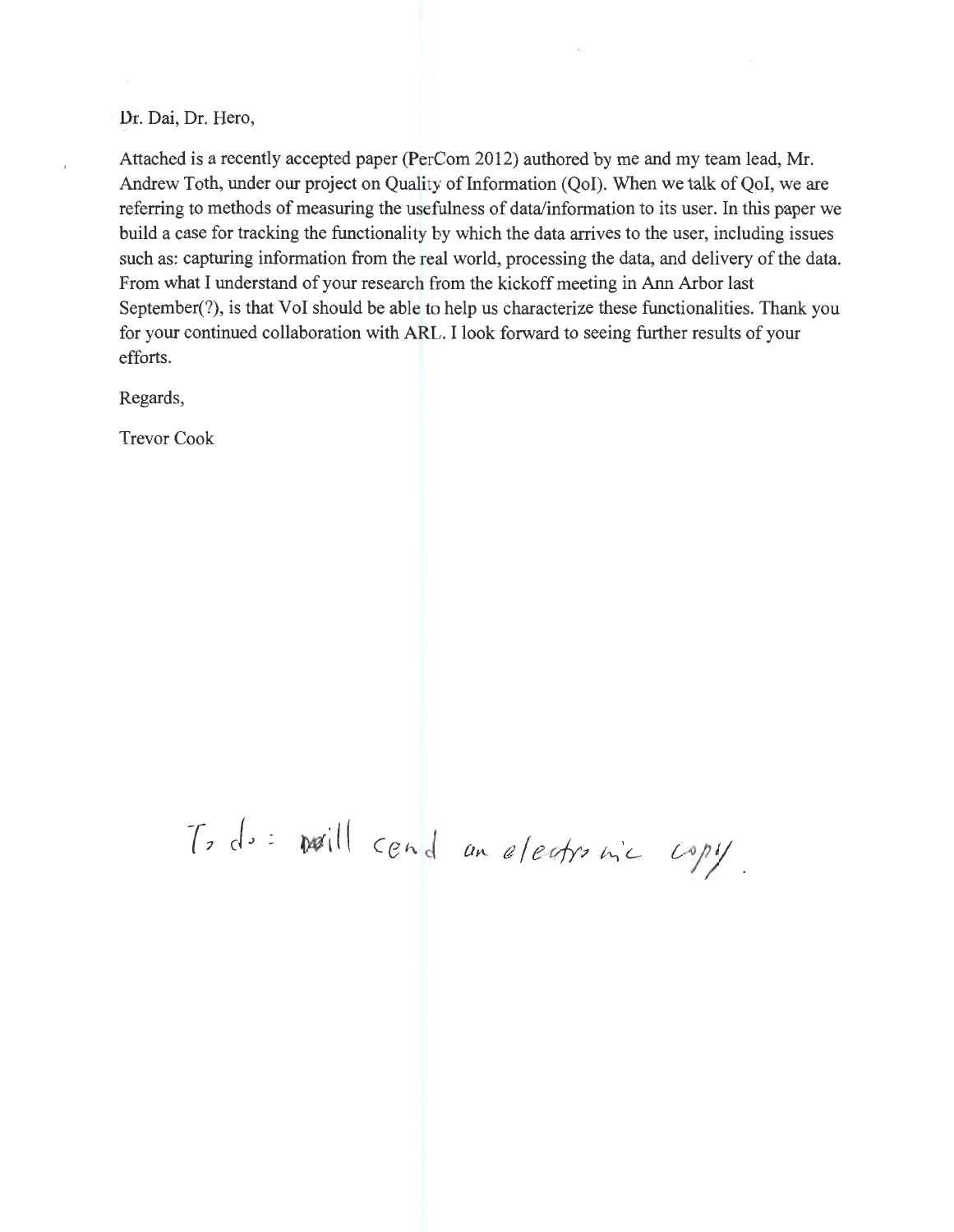| <b>Report Documentation Page</b>                                                                                                                                                                                                                                                                                                                                                                                                                                                                                                                                                                                                                                                                                                                                                                                                                                                                                            |                             |                              |                                                   | Form Approved<br>OMB No. 0704-0188                 |                           |  |
|-----------------------------------------------------------------------------------------------------------------------------------------------------------------------------------------------------------------------------------------------------------------------------------------------------------------------------------------------------------------------------------------------------------------------------------------------------------------------------------------------------------------------------------------------------------------------------------------------------------------------------------------------------------------------------------------------------------------------------------------------------------------------------------------------------------------------------------------------------------------------------------------------------------------------------|-----------------------------|------------------------------|---------------------------------------------------|----------------------------------------------------|---------------------------|--|
| Public reporting burden for the collection of information is estimated to average 1 hour per response, including the time for reviewing instructions, searching existing data sources, gathering and<br>maintaining the data needed, and completing and reviewing the collection of information. Send comments regarding this burden estimate or any other aspect of this collection of information,<br>including suggestions for reducing this burden, to Washington Headquarters Services, Directorate for Information Operations and Reports, 1215 Jefferson Davis Highway, Suite 1204, Arlington<br>VA 22202-4302. Respondents should be aware that notwithstanding any other provision of law, no person shall be subject to a penalty for failing to comply with a collection of information if it<br>does not display a currently valid OMB control number.                                                          |                             |                              |                                                   |                                                    |                           |  |
| 1. REPORT DATE<br>2012                                                                                                                                                                                                                                                                                                                                                                                                                                                                                                                                                                                                                                                                                                                                                                                                                                                                                                      |                             | 2. REPORT TYPE               |                                                   | <b>3. DATES COVERED</b>                            | 00-00-2012 to 00-00-2012  |  |
| <b>4. TITLE AND SUBTITLE</b>                                                                                                                                                                                                                                                                                                                                                                                                                                                                                                                                                                                                                                                                                                                                                                                                                                                                                                |                             |                              |                                                   | 5a. CONTRACT NUMBER                                |                           |  |
| <b>Information Processing And Quality Evaluations</b>                                                                                                                                                                                                                                                                                                                                                                                                                                                                                                                                                                                                                                                                                                                                                                                                                                                                       |                             |                              |                                                   | 5b. GRANT NUMBER                                   |                           |  |
|                                                                                                                                                                                                                                                                                                                                                                                                                                                                                                                                                                                                                                                                                                                                                                                                                                                                                                                             |                             |                              |                                                   | 5c. PROGRAM ELEMENT NUMBER                         |                           |  |
| 6. AUTHOR(S)                                                                                                                                                                                                                                                                                                                                                                                                                                                                                                                                                                                                                                                                                                                                                                                                                                                                                                                |                             |                              |                                                   | 5d. PROJECT NUMBER                                 |                           |  |
|                                                                                                                                                                                                                                                                                                                                                                                                                                                                                                                                                                                                                                                                                                                                                                                                                                                                                                                             |                             |                              |                                                   | <b>5e. TASK NUMBER</b>                             |                           |  |
|                                                                                                                                                                                                                                                                                                                                                                                                                                                                                                                                                                                                                                                                                                                                                                                                                                                                                                                             |                             |                              |                                                   | <b>5f. WORK UNIT NUMBER</b>                        |                           |  |
| 7. PERFORMING ORGANIZATION NAME(S) AND ADDRESS(ES)<br>U.S. Army Research Laboratory, Adelphi, MD, 20783                                                                                                                                                                                                                                                                                                                                                                                                                                                                                                                                                                                                                                                                                                                                                                                                                     |                             |                              |                                                   | 8. PERFORMING ORGANIZATION<br><b>REPORT NUMBER</b> |                           |  |
| 9. SPONSORING/MONITORING AGENCY NAME(S) AND ADDRESS(ES)                                                                                                                                                                                                                                                                                                                                                                                                                                                                                                                                                                                                                                                                                                                                                                                                                                                                     |                             |                              |                                                   | 10. SPONSOR/MONITOR'S ACRONYM(S)                   |                           |  |
|                                                                                                                                                                                                                                                                                                                                                                                                                                                                                                                                                                                                                                                                                                                                                                                                                                                                                                                             |                             |                              |                                                   | 11. SPONSOR/MONITOR'S REPORT<br>NUMBER(S)          |                           |  |
| 12. DISTRIBUTION/AVAILABILITY STATEMENT<br>Approved for public release; distribution unlimited                                                                                                                                                                                                                                                                                                                                                                                                                                                                                                                                                                                                                                                                                                                                                                                                                              |                             |                              |                                                   |                                                    |                           |  |
| <b>13. SUPPLEMENTARY NOTES</b><br>To be presented at the IEEE PerCom (Persuasive Computing and Communications) Conference March<br>19-23,2012 Lugano, Switzerland                                                                                                                                                                                                                                                                                                                                                                                                                                                                                                                                                                                                                                                                                                                                                           |                             |                              |                                                   |                                                    |                           |  |
| 14. ABSTRACT<br>We examine the concept of Quality of Information (Qol); the idea that networked data systems can better<br>support users if they have a notion of what the data is being used for. We argue that to judge quality it is as<br>important to know how the data was processed as it is to know what the data says. We model Qol systems<br>as a structure that enforces the annotation of data creating processes with the data they produce.<br>Furthermore, we model the evaluation of quality as functions that map information into a closed and<br>bounded, totally ordered set. We define addition and multiplication operations which make a subring out<br>of the set, thus allowing data composed of multiple pieces of information to be evaluated as sums and<br>products of its components. Finally we give an example to show how our model supports the delivery of<br>high quality information. |                             |                              |                                                   |                                                    |                           |  |
| <b>15. SUBJECT TERMS</b>                                                                                                                                                                                                                                                                                                                                                                                                                                                                                                                                                                                                                                                                                                                                                                                                                                                                                                    |                             |                              |                                                   |                                                    |                           |  |
| 16. SECURITY CLASSIFICATION OF:                                                                                                                                                                                                                                                                                                                                                                                                                                                                                                                                                                                                                                                                                                                                                                                                                                                                                             | 17. LIMITATION OF           | 18. NUMBER<br>OF PAGES       | 19a. NAME OF                                      |                                                    |                           |  |
| a. REPORT<br>unclassified                                                                                                                                                                                                                                                                                                                                                                                                                                                                                                                                                                                                                                                                                                                                                                                                                                                                                                   | b. ABSTRACT<br>unclassified | c. THIS PAGE<br>unclassified | <b>ABSTRACT</b><br>Same as<br><b>Report (SAR)</b> | 9                                                  | <b>RESPONSIBLE PERSON</b> |  |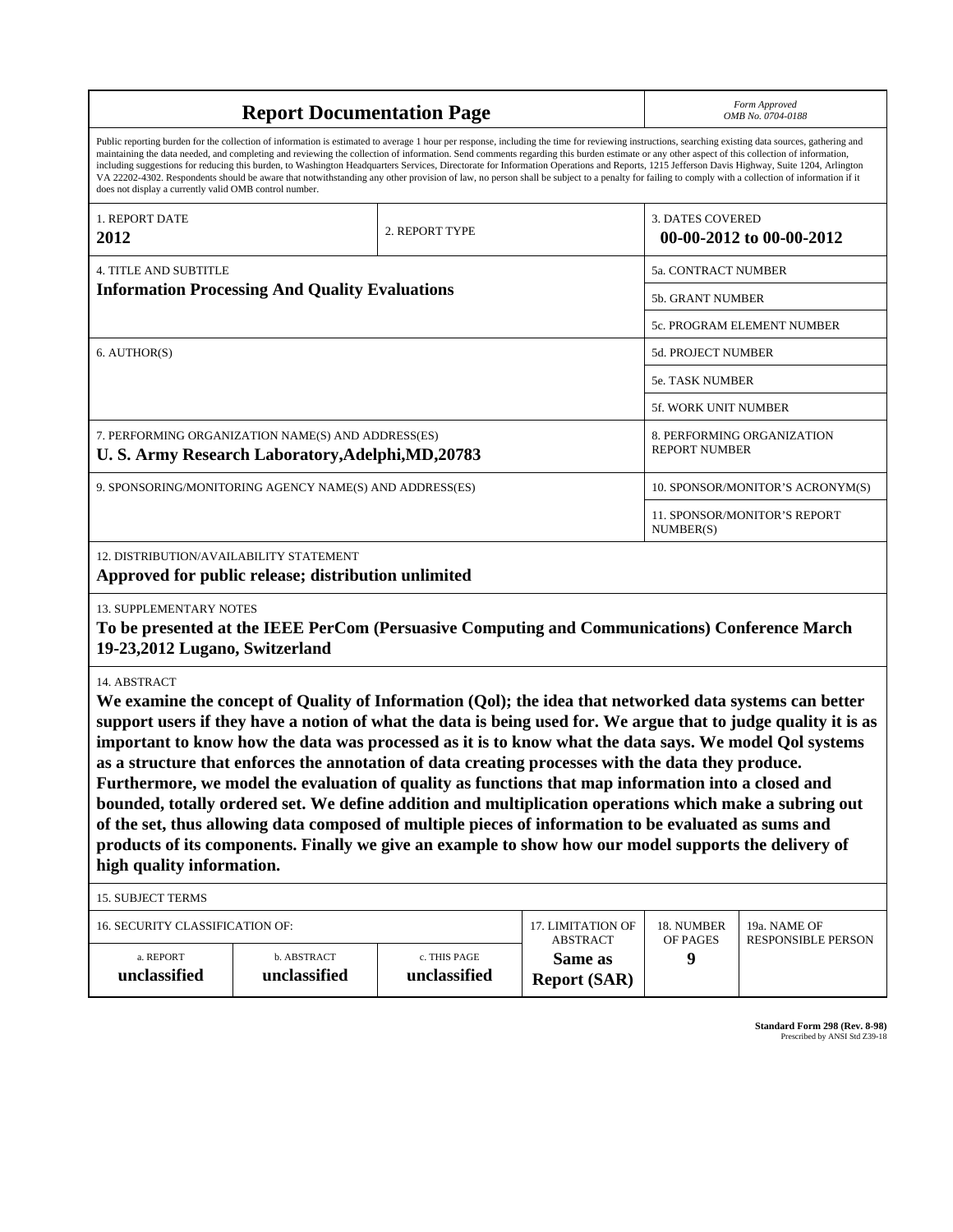# **Information Processing and Quality Evaluations**

Trevor Cook U.S. Army Research Laboratory Adelphi, MD, 20783 Email: trevor.j.cook@us.army.mil

Andrew Toth U.S. Army Research Laboratory Adelphi, MD, 20783 Email: andrew.j.toth@us.army.mil

*Abstract-*We examine the concept of Quality of Information (Qol); the idea that networked data systems can better support users if they have a notion of what the data is being used for. We argue that to judge quality it is as important to know how the data was processed as it is to know what the data says. We model Qol systems as a structure that enforces the annotation of data creating processes with the data they produce. Furthermore, we model the evaluation of quality as functions that map information into a closed and bounded, totally ordered set. We define addition and multiplication operations which make a subring out of the set, thus allowing data composed of multiple pieces of information to be evaluated as sums and products of its components. Finally, we give an example to show how our model supports the delivery of high quality information.

## I. INTRODUCTION

The purpose of data and communication networks is to deliver information to their users. Since their inception, we have been improving the performance of data networks. Most of the gains have been in the raw power of networks to deliver data. That is, we have made tremendous gains in the speed and reliability of data delivery. However, there is an often overlooked aspect of data delivery, and that is how well it supports the tasks users are performing with the delivered data.

It is shown in [1] that performance of tactical military networks are intricately linked to both the information that they provide and to the social networks which they support; and that treating them independently is insufficient for tactical settings. Using several motivating examples centered around intelligence gathering for counterinsurgency, the authors note that the need for networks to process and deliver information in these situations far exceeds their ability. They conclude that if networks are enabled with the ability to evaluate the quality of information (Qol) that they are delivering, they will better serve the tasks for which they are being used.

In [2], the authors show the need for some notion of Qol in sensor networks. They define Qol as "The collective effect of information characteristics (or attributes) that determine the degree by which the information is (or perceived to be) fit-lo-use for a purpose." This notion is refined in [3] to be split between QoI-inherent attributes of quality-and value of information (Vol)-fitness for use.

There are many ways in which inherent attributes of information quality may be assessed, for instance "Correctness" and "Freshness," are some of the Qol metrics described in [1], [2]. Attributes such as these are also termed data quality (DQ) in [4], or information quality (IQ) [5]. These all represent different factors of data that contribute their usefulness.

# *A. Quality as Preference*

Although intrinsic qualities are important to deciding the fitness of use, in this paper we are concerned with Qol in the sense of  $[1]$ ; that is, how well a piece of information will support a task. We want to enable information systems to deliver the information that the consumer will find the most useful. To do this, the system must be able to compare any two pieces of information and decide which one is better (or if they arc of equivalent value). In other words, we define Qol as a total ordering of information.

Qol as a total ordering of information can be thought of as a function which maps information to an ordered set; such as the interval [0,1]. Since each user will have a different preference over the information, each user may have a different function which maps data to (for instance) [0,1]. The aim of this paper is to provide a foundation for such information preference functions.

The foundation we propose focuses on information processing as a key consideration in determining preference. A Qol system should therefore keep track of data processing so that fully informed quality evaluations can be made. We begin this discussion on how this can be accomplished with an overview of the life cycle of a piece of information, from creation to its evaluation of quality.

#### *B. Information Processing and Quality Evaluation*

Fig. 1 models the information generation and evaluation process. Keeping the definitions of data and information vague for now; this diagram represents the view of any individual information system which can generate or receive data, process it, and evaluate its quality. In this diagram and the others presented in this paper, circles represent some type of objectbe it a data source entity, a piece of data, or a numerical value-and arrows represent transformations from one object to another. Reading the diagram from left to right, we get a rough explanation of the process of generating and processing data and then rating its quality.

The left most circle, "Source," represents any entity or phenomenon from which data can be brought into the system. The arrow labeled "Capture" represents the functionality by which we bring the data into the system. Capture encompasses actions like taking a digital image, checking the current value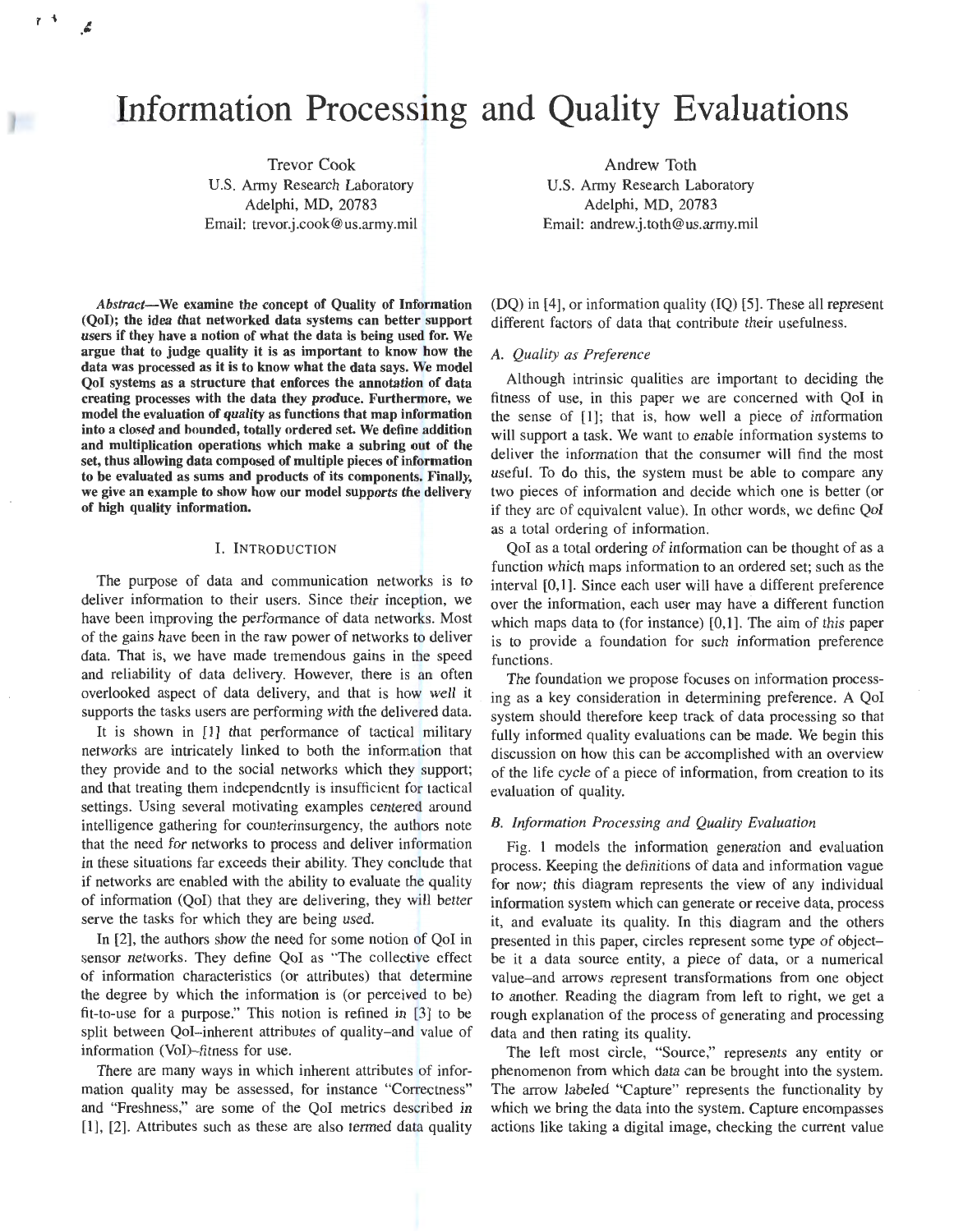

Figure I. The top level view of a Qol system.

of a timer, or receiving data from another system. The sources in these cases then are some physical location, time, and the remote system, respectively.

Once data is in the system, we define two data processing operations that result in data, "Transform" and "Analysis." Transforms represent operations in which data is changed into a new form; such as in image compression. Analyses represent operations which look at a piece of data to derive information. An example of an analysis could be an image recognition software that tags images with with the names of recognized objects. Analysis and Transform are self arrows; they begin and end with data, and so we can compose any number of them in succession.

At any point in the succession of analysis and transformation we can evaluate data's quality. This is represented by the "Evaluate" arrow, which maps information into a specific numerical domain; represented with "Qoi Value". As discussed above, the Qoi Value domain allows us to rank the relative merits of pieces of data. There may be many appropriate domains for measuring value, however, in this treatment all QoI Value domains must at least constitute a totally ordered set. As in the case of the other arrows in Fig. I, there are numerous possible ways to satisfy the Evaluation functionality. Each possible evaluation function is a particular way of measuring the quality of information, and so evaluation functions are the means by which users express their preferences over the data.

Fig. I serves as an introduction to our view of the relevant features which must be accounted for in evaluations of information quality. It is a starting point from which we will make departures in the rest of this paper. In Section III we develop a more detailed model of the Capture, Transform, and Analysis functions. In Section IV we develop a particular quality domain and discuss the details of evaluating quality, and in Section V we give an example of how a QoI system may processes an information request. Before information is processed and evaluated however, we first define what we mean by information.

#### II. DATA AND INFORMATION

In this section we look at the thing we are ordering; information. An ordering may reflect a number of underlying attributes of information, for instance completeness or freshness. However, as described in [4], [5], and others, we suppose that preferences generally reflect the information's suitability for use in one way or another. For a complete definition, we therefore wish to include all the relevant features that will help a user decide how useful the information will be.

~.

 $\epsilon$ 

With the aim of capturing features that indicate suitability of use, simple values-i.e. numbers-do not make a good basis for a definition of information since they lack context. For instance, "1429" may represent any number of things, but "1429 UTC" (Universal Coordinated Time) is fairly specific. So as a starting point, we find typed values to be more useful than untyped values.

For the sake of quality, we find that simple typed values are not enough. For example, if we have a piece of data containing a UTC time stamp, we still can not reliably say how recent is the data. However, if we knew that the time stamp was generated by a reliable GPS unit and stored without being amended, then we can be fairly certain of the data's age. For this reason, we specify that information is a function-value pair,  $I = (f, V)$ , with f the function which generated the typed value, *V.* This view is supported in [6], which describes how military analysts evaluate the quality of a piece of data. Knowledge of how the data was generated (i.e. function) is one of the two major issues that they evaluate. The other is of course the content of the data (i.e. value).

Describing a piece of information as a function-value pair misses some relevant context since it stops short of a description of the source. However, in many cases, the source is implied by the function. For instance, "wget" is a Gnu utility (function) for non-interactive web downloads, and the function call: "wget http: //host .com/file.pdf," is pretty explicit.

Another example of capture functions with an implicit source is a camera, whose source is the physical world. It is often useful to know where in the world an image is captured from. However, a specific description of the image source, i.e. an exact location of where the image was taken, requires additional functionality such as GPS. Therefore, knowledge about sources can be thought of as additional pieces of information,  $(f, V)$ . This takes into account that our knowledge of sources is dependent on some functionality.

For the reasons above, we find function-value pairs to be a minimum complete representation of information from which we can judge quality. The above example of indicating an image's source with a piece of GPS information underlines the need to join pieces of information together. This leads to our definition of data.

We define a piece of data,  $D$ , as a set of information. That is,  $D = \{I_i\} = \{(f_i, V_i)\}\$ , for some finite set of indexing values, i. We arrived at this definition because it greatly simplifies the view of functions on data. Specifically, it allows us to look at data processing and quality evaluation as built from the composition of atomic operations on individual pieces of information. However, we will also consider data to be a type of value. In this way, data can also be thought of information that lacks functional context.

This view of data and information contrasts with a tradi-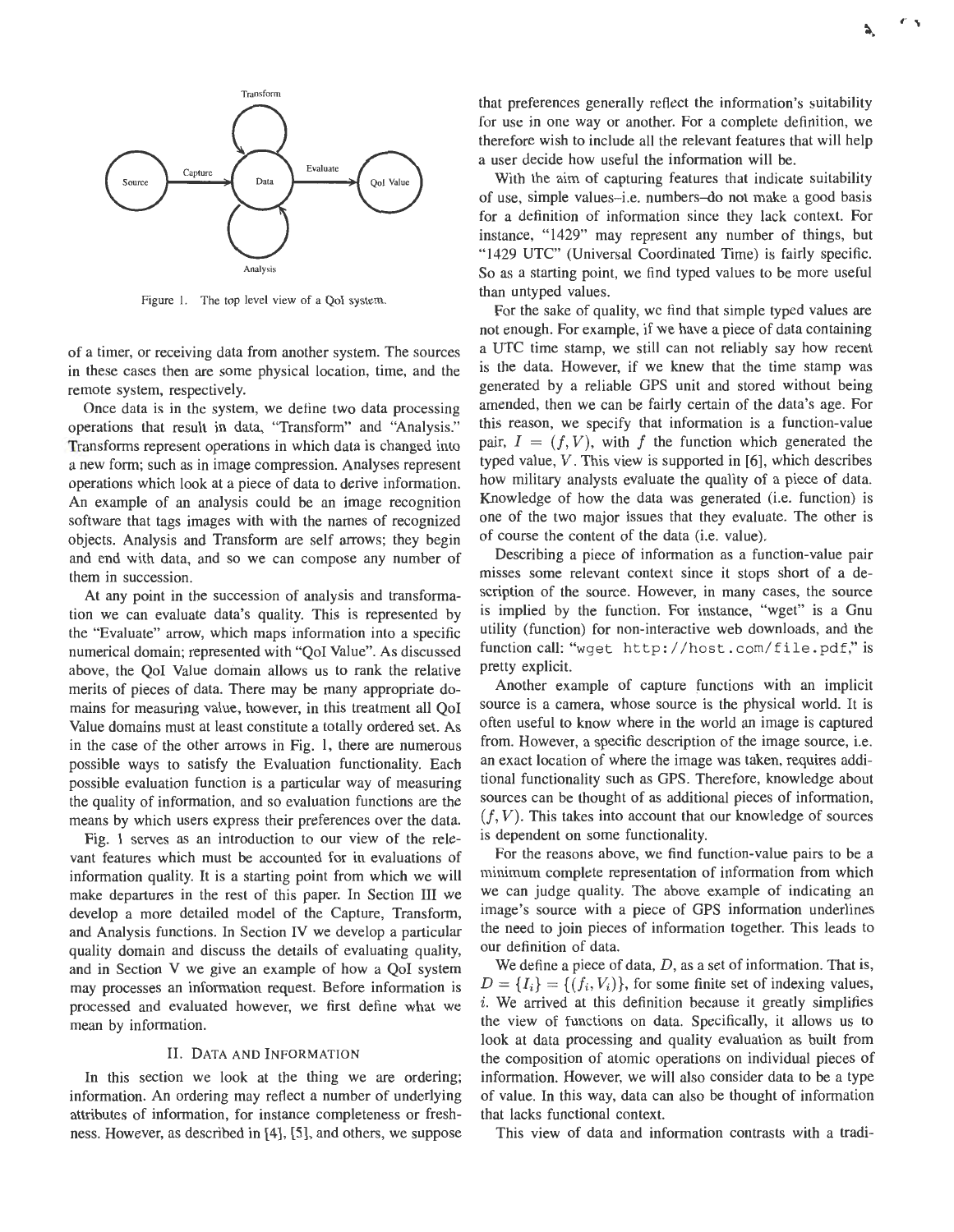tiona! view that data is in some way "raw" and information is "processed." We do not find this traditional contrast of data and information to be helpful because it implies that the processed information is more fit for use. Describing a method by which we can determine data's or information's fitness for use is the purpose of this paper, and so we cannot have it be assumed in our underlying definitions.

 $\ddot{\bullet}$ .

Viewing data as merely a *set* of information contrasts other common views which assume that data is structured or that they have representative types. For instance, image files are primarily images, though they often contain secondary metadata such as the date, time, GPS location, and the type of camera that took the picture.

Data structure is preserved somewhat through the use of typed values, which let us distinguish between different types of data. From our point of view, the actual structure is not important, however. Only the fact that the data contains elements of information and that the system is aware how to access those elements is important.

Describing data as a set of information has an important consequence in that we do not differentiate between data and meta-data. Instead, everything we consider is just information and collections of information; over which the same kind of processing and evaluations apply.

## III. INFORMATION PROCESSING

In this section we discuss the specifics of the functionalities represented by arrows ending in data in Fig. l; namely Capture, Transform, and Analysis. This model is useful because it outlines commonalities of structure and gives us a few simple methods by which we can enforce the processing of *information* (from which we can fully evaluate quality), as opposed to processing *data* (which gives a partial view of quality).

A Qol system is responsible for keeping track of which processes resulted in which data; storing both together as what we refer to as information. It would be impractical for every data process to perform this task for its own data. Moreover, it may be impossible since we shouldn't assume that the process is truthful. Instead, we show how a system can perform this task using a few functionalities that take processes as arguments and return information yielded by applying these processes.

As an additional note, in the rest of this paper, we hold to the convention that the functionality from Fig. l will be referred to as a proper name, e.g. Capture, and that other functions are designated a lowercase letter, e.g. c, *t,* f. Values are designated with upper case letters, e.g. *S, V, D.* We indicate the possibility of the existence of multiple elements in a set with subscript, e.g.  $\{(f_i, V_i)\}\$ , but generally disregard the indexing set  $(i \in \{1, ..., N\})$  because it is unimportant to the discussion.

## *A. Capture Functions*

Capture functions are the means by which data is admitted into an information system. As shown in Fig. l, these functions operate on (data) sources to produce data.

Many things may be considered as capture functions. For example, a camera is a function and the world itself is the source on which it operates. Other examples of capture functions are: timers-which create data based on time; GPSwhich create data based on physical location; and downloadswhich create data based on data from other systems.

It may seem strange to think of ethereal things such as time to be data sources. However, timers are generally some form of counters connected to materials that oscillate as functions of time. So, the source of the functions should be thought of as time itself.

As discussed in Section II, in order to gain some insight into the utility of the data it is important to know how it was generated. For instance, the capture function which is a laptop clock has quite different characteristics than the capture function which is a GPS clock-even though both methods are functions of time and may yield the same type of value. The difference is that one tends to reflect the truth of the source better than the other.

We build the Capture functionality of Fig. 1 from atomic capture functions, c. If *S* is some data source, c, is defined as a function which operates on *S* to produce some type of value, V:

$$
c:S\rightarrow V.
$$

The Capture functionality is built by using an annotating application function, *run;* 

$$
run : c, S \rightarrow \{(c, c(S))\},\,
$$

which takes c and S as arguments and returns a piece of data consisting of a single a piece of information. The information is created by applying  $c$  to  $S$ , and recording  $c$  as the generating function.

The difference between a capture function, c, and the "Capture" functionality is that  $c$  represents cameras, timers, and the like, which produce a single value with no notion of Qol. On the other hand, "Capture" is the Qol system functionality that keeps track of what data came from what function.

Time, location, and digital images are valuable pieces of data in and of themselves, but it is often the case where information is associated with each other. This can be seen in standards such as Exif and JPEG 2000; which store alongside images additional information in the form of meta-data tags.

To account for bundling of information, we include the ability to add pieces of information together; as shown in Fig. 2. In this figure, existing information  $\{(f_i, V_i)\}\)$  is combined with captured information  $\{(c, V)\}\$ at the top of the diagram. Next, the *concat* function joins  $\{(f_i, V_i)\}\$  and  $\{(c, V)\}\$  into a single set, shown by the return to the central  $\{(f_i, V_i)\}\$ object. In this way, we can represent complex data as a series of atomic captures concatenated together. For instance, we can represent things such as the Exif photo with meta-data; with the image, time-stamp, location, and other pieces of meta-data accounted for as individual capture functions.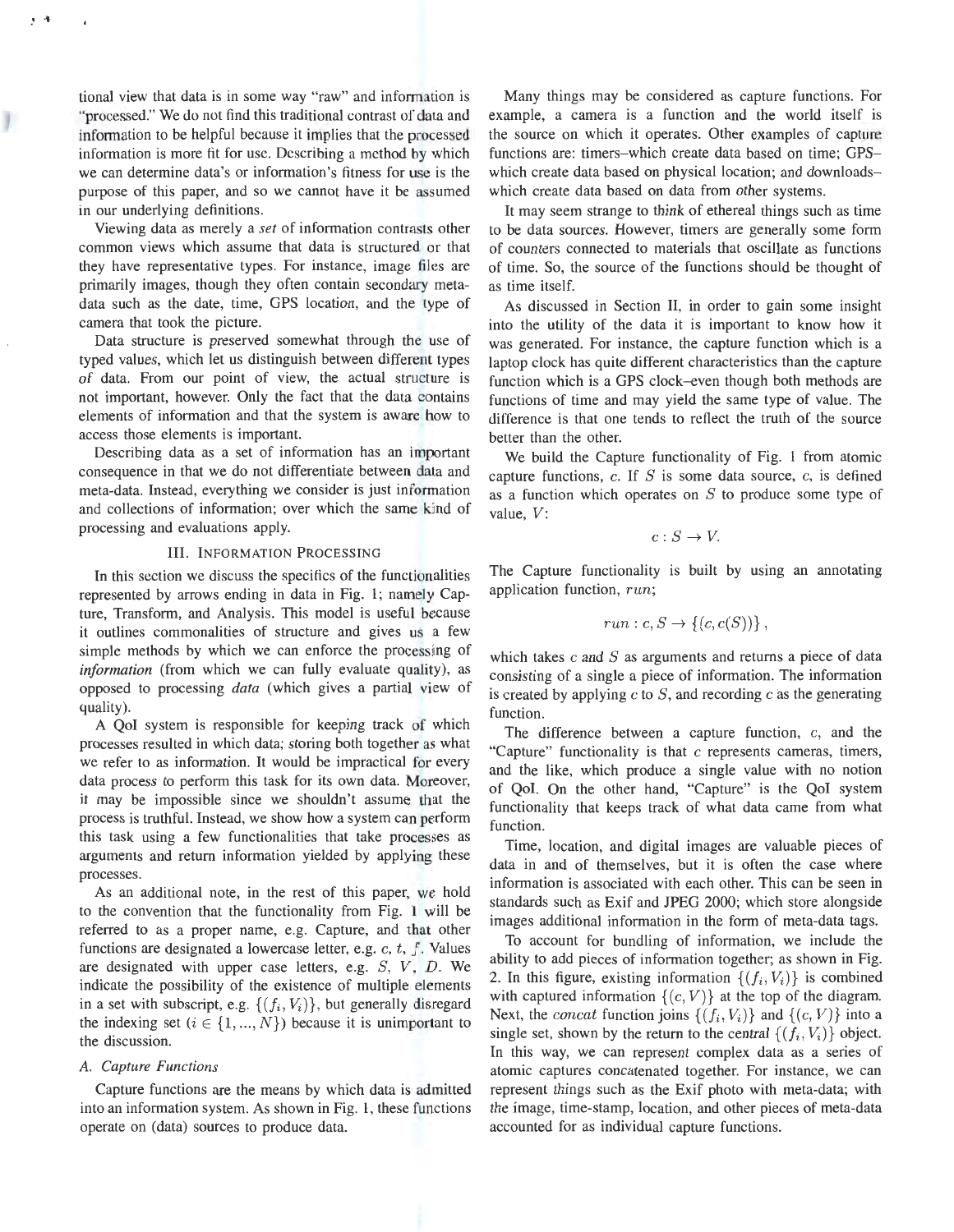

Figure 2. Generating data through capture functions as viewed as repeated captures added to an initial piece of null data.

In keeping with the structure agnostic view of data, we have chosen *concat* to be a simple joining of sets. However, this could be extended to incorporate structure. To do this, we could define *concat* to accept a function *h,* which would enforce a hierarchy on the joined elements. In this case, the arrow in the diagram would be labeled with *concat(h)* instead of *concat.* 

Another interesting feature of Fig. 2 is the inclusion of the null data,  $\{\emptyset\}$ ; which can be viewed as data with zero information. We connect  $\{\emptyset\}$  to  $\{(f_i, V_i)\}$  with the identity function, *id*, to show that  $\{\emptyset\}$  is data. Including  $\{\emptyset\}$  is essential in this figure; it acts as the initial piece of data to which all future information is added.

## *B. Transformation Functions*

Data transformation is a type of data processing wherein the information within a piece of data is changed. This can embody processing operations such as compression, translation, or deletion of information from a piece of data. Like Capture, the "Transform" functionality of Fig. 1 is built from atomic transformation functions.

Atomic transformation functions, *t,* are defined as functions that operate on typed values:

$$
t:V\rightarrow V,
$$

with the two *V* not necessarily of the same type. Examples of *t* are a routine that compresses an image, and one that converts a timestamp to a different format. The Transform functionality is shown in Fig. 3 with the arrow labeled  $map({\{eval(t_i)\}})$ , and works by applying a set of transforms,  $t_j$ , to each piece of information in the data  $\{(f_i, V_i)\}.$ 

As was the case of Capture's *"run,"* transformation uses a helper function, *eval,* of the form

$$
eval: t, (f, V) \rightarrow (t \circ f, t(V)),
$$

which applies the transform to the value, and records the transform as a function composition. The other helper function, *map,* of the type:

$$
map: \{f_i\}, \{X_j\} \to \{f_i(X_j)\}\,
$$

takes a set of functions and applies them to a set of arguments so that every function gets applied to every argument.



r- ..

Figure 3. Transform functionality represented as an application of  $t_j$  to each piece of information in the data.

Transforms are defined so that each atomic transform function is applied to each piece of information in the data. This is necessary for unstructured collections. However, for this to work we must allow the transform functions to determine whether or not they can transform a value. If value *Vi*  is inapplicable to transform  $t_j$ , then  $t_j$  must return a null value,  $\emptyset$ . Subsequently, *eval* must also support the failure of transform application.

We define

$$
eval: t, (f, V) \to \varnothing,
$$

when  $t(V) = \emptyset$ . The Transform functionality therefore will only include information from valid transforms, and so we can ensure every piece of information is only transformed one way (if we want to) by only including one transform for every type of value in the data.

Allowing individual transforms to fail is more than just a way to ensure the Transform functionality behaves well for unstructured sets. It is fundamentally more sound for the function to determine applicability than for the system. For if it was the system's responsibility, the system would still have to know details of the transform, *t.* In other words, how the system behaved would be function of  $t$  regardless. However it need not be a function of the system as and so it isn't.

# C. *Analysis Functions*

Data analysis is the act of deriving information from data. Analysis represents processes such as: counting the number of words in a document; calculating the PSNR of a compressed image; tagging an image; or performing a speech to text transcription. The important feature in Analysis, as we define it, is that the result of the analysis is added to the analyzed data. As in the case of Capture and Transform functionalities, the Analysis functionality shown in Fig. 1 is built from atomic functions, a:

$$
a: D \to V,
$$

which yields a typed value based on a piece of data.

The Analysis functionality is shown in Fig. 4. The analysis is performed by the arrow labeled { *id, run( a)};* which represents a function that returns a set containing a copy of the data,  $id \left( \{ (f_i, V_i) \} \right)$ , and an analysis of the data,  $run(a, \{ (f_i, V_i) \})$ .

As in the case of transforms, we account for the fact that the analysis may be unsuitable for the data by allowing it to return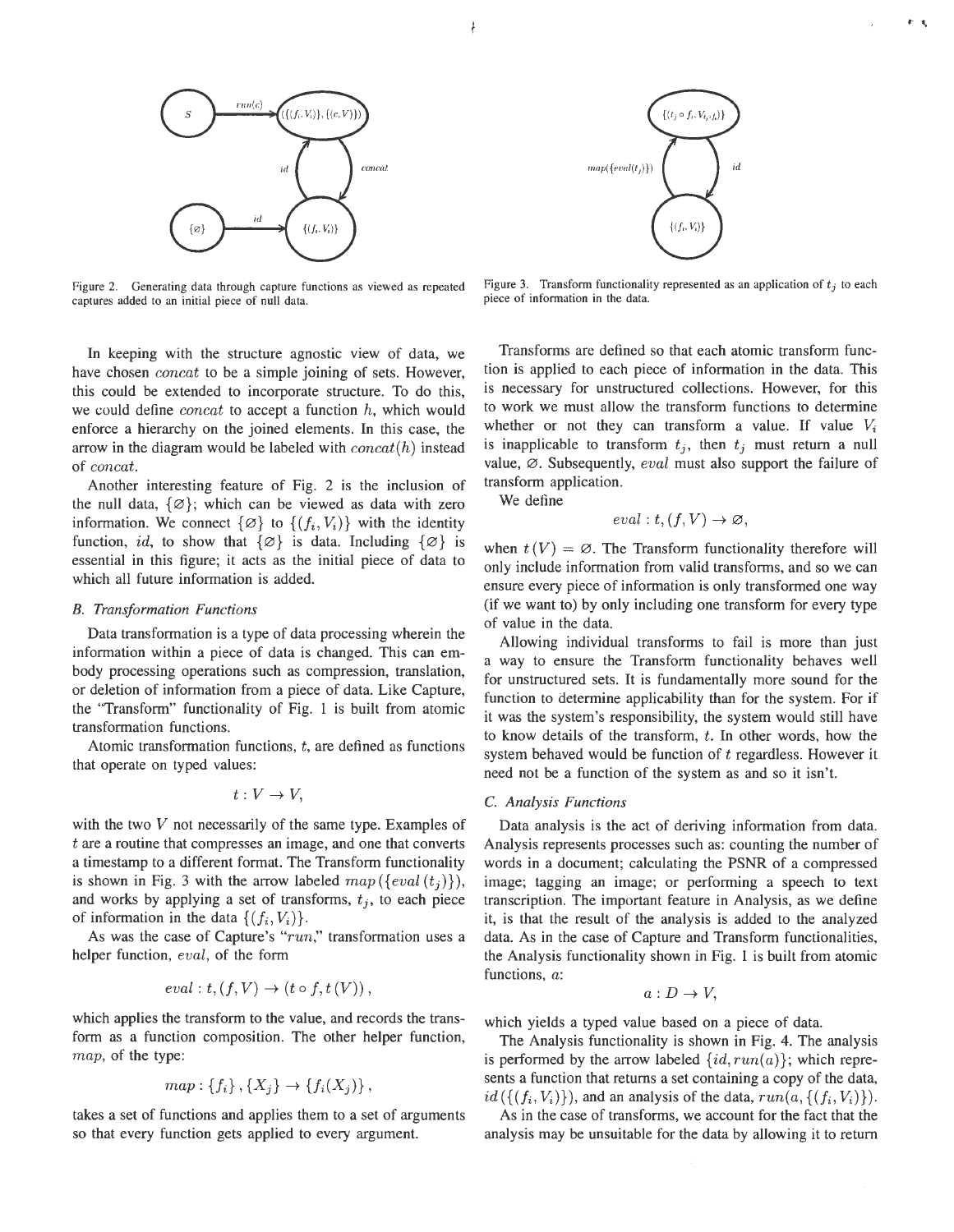

'I

Figure 4. Analysis functionality is represented as an analysis, *a,* applied to the data and resulting in a piece of information,  $(a, V)$ , which is then concatenated to a copy of the data.

the null value,  $\varnothing$ . The analysis is recombined with the original data through the *concat* function as in the case of Capture. The result is just a new piece of data of exactly the same form as the original piece of data. So, we can perform as many analyses as necessary, deriving more and more information from the data, but still ending up with a piece of data.

In [4], the authors show many different ways to quantify quality, e.g. Accessibility, Believability, Understandability, and many others. For such complex notions, we don't presuppose that there will be any one canonical metric for any given type of data, so in our model such metrics would be considered particular analyses. Similarly, analysis accounts for inherent quality attributes in the QoI level of the split view of [3].

As a final note, when we consider data, *D,* to be a type of value, a file system becomes a piece of data of the form:  $D_{filesystem} = \{(f_{QoIsys}, D_{file})\}$ . Seen in this regard, information fusion can be represented through the use of transforms to select subsets of files followed by an analysis which creates a new file based on the subset.

#### *D. Network considerations*

In our model, quality is a subjective measurement of data's usefulness to the requester of the data. Information can be transmitted to the consumer over sometimes unreliable or constrained networks, and the delivery will affect the quality. For instance, it is easy to see that bit errors affect quality, but the timeliness of delivery can affect the data's usefulness as well.

We can allow a QoI system to take into account considerations of data delivery through the use of the processing operations already discussed thus far. This includes aspects such as packaging the data, capturing the network state, predicting (analyzing) the effect of the network on transported data, and modeling the transport as a capture function.

We will give an example of these considerations in Section V. At this point, it is important to note that quality is ultimately judged by the consumer, but the effect of the transport must be accounted for by the server before the process of sending is performed.

#### IV. QUALITY EVALUATIONS

# A. *Quality Mathematics*

Having developed our view of information-its form and processing-we begin describing a framework for evaluating the quality of information. As in the case of the processing functionalities, we wish to build data quality evaluations from individual information evaluations. Our basis for evaluating quality is a function, *q,* of the type:

$$
q:(f,V)\to[0,1],
$$

such that *q* assigns each piece of information a real number in the range [0,1].

We choose the range [0,1] because it is a totally ordered set, but also because it is a closed and bounded space on which we can define suitable addition and multiplication operations. We desire our quality metric to be bounded; that is, for any piece of information there is a maximum quality. We also want the maximum quality to be achievable (closed space). Otherwise, for any given quality we would always be able to define another one that is closer to the maximum quality.

Having a closed and bounded interval over which to measure quality is important for the implementation of quality functions. Without bounds, two quality functions may give wildly different measures for similar pieces of information. By bounding the space we help ensure that all metrics are at least on the same scale. With an open interval we have the same problem of scaling as in an unbounded function. That is, for any measure we can always define another measure which yields greater values. Closing and bounding the quality space does not ensure that all functions will create fair comparisons between information, however it alleviates some problems.

We want a method by which data can be evaluated through the composition of its information quality. To allow this we define the following two operations that allow us to add and multiply quality values together. The addition operation,  $\oplus$ , is defined as

$$
a \oplus b = a + b - \sqrt{ab}, \tag{1}
$$

and multiplication,  $\otimes$ , is defined in the usual way

$$
a \otimes b = ab. \tag{2}
$$

This definition of addition and multiplication constitutes a commutative sub-ring. That is, the individual operations are algebraically closed, commutative, associative, and the distributive property holds. The two identities are 0 and 1, but there are no inverses in either operation. Being a sub-ring allows us a add and multiply quality evaluations of individual pieces of information while ensuring that the resulting sums and products are valid values in the range [0, 1].

## *B. Information Quality and Data Quality*

The atomic quality function  $q(f, V)$ , can either make its evaluation based solely on  $f$ , solely on  $V$ , or use both  $f$ and *V.* Evaluations based on the generating function, *f,* allow us to prefer certain pathways of information over others. For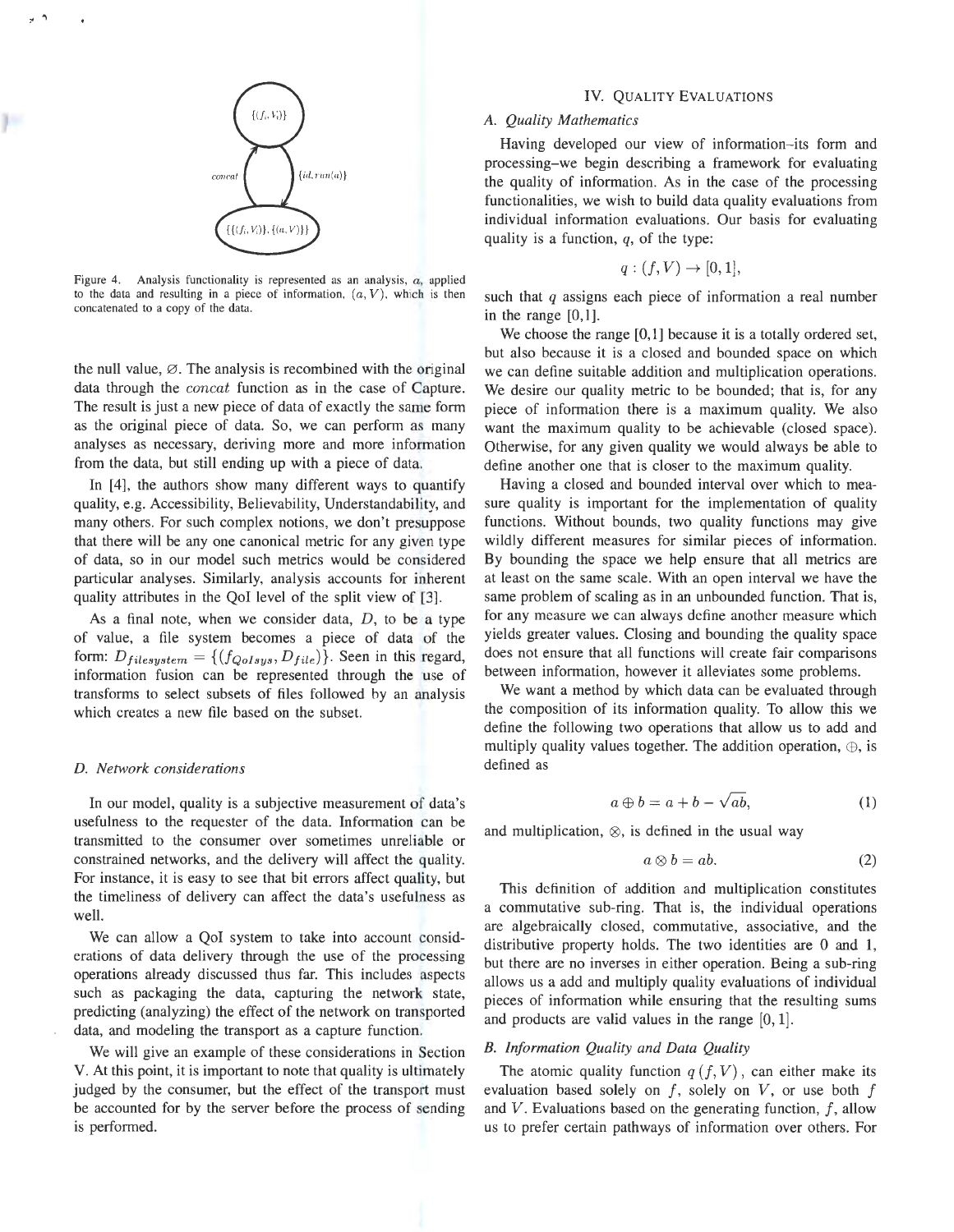instance, to prefer GPS based time over computer clock based time, or to prefer certain types of analysis over others.

Evaluations based on the value, *V,* are preferences over what the information says. In other words, the relevance of the data to the request. We see examples of these type functions in data base and URL queries. Evaluations based on a both  $f$ and *V,* may be useful when different functions return similar values and both pathway and relevance must be weighed.

We wish to evaluate data through evaluations on the component information. Using the quality space and (I) and (2) defined above makes this easy. Since the definition constitutes a subring, all data evaluations built from sums and products of constituent information will resolve to a valid evaluation in the quality domain  $[0, 1]$ .

For example, if  $D = \{I_1, I_2\}$  and  $\hat{q} = \{q_1, q_2\}$  then we can map all  $q_i \in \hat{q}$  to all  $I_i \in D$  in a manner similar to how transforms are mapped to pieces of information in data. In matrix form, we create a system of quality evaluations:

$$
\hat{q}(D) = \left[ \begin{array}{cc} q_1(I_1) & q_1(I_2) \\ q_2(I_1) & q_2(I_2) \end{array} \right]. \tag{3}
$$

The abuse of notation,  $\hat{q}(D)$ , should be taken to mean a mapping of the elements of  $\hat{q}$  over the information in D.

Next, we calculate the total quality, *Q,* by applying a linear weighting of the relative importance of the different quality measurements. That is, using matrix multiplicationwith elements summed and multiplied with  $\oplus$  and  $\otimes$ instead of the usual addition and multiplication-Q  $w_1 \quad w_2 \mid \hat{q}(D) \mid 1 \quad 1 \mid^T$ , with  $0 \leq w_i \leq 1$ .

Speaking generally about quality evaluations, we have multiple ways to rate data,  $\{q_i\}$ , but don't necessarily have a clear cut way of comparing any two *qi.* So the evaluation of Q constitutes a multi-objective optimization over the *qi* objective functions. This should be expected, since there are many attributes of data consumption that add to a user's experience.

# V. EXAMPLE

#### A. *Scenario*

An Army commander planning a mission needs to know whether or not a seasonal road is still passable after the heavy rains of two days prior. Data related to this information need is contained in several places: a recent satellite image of the region; a mission plan stating a squad in a different company intended to use the road; and a forecast of general terrain conditions as part of a command weather report.

The goal for the above scenario is for the commander to query the network for information of type "route condition", and to receive in return recent and reliable "route condition" information derived from one of the above data. For this scenario the freshness of the data is a consideration, since information from before the rain is useless and the more recent information will more accurately reflect the current state of the roads. Other considerations are the precision and accuracy of the information-only information on a specific pass is needed and bad information could lead to a waste of resources and endangerment of life. Finally, a go/no-go decision has to be made in 12 hours, and so the request has some time for distribution and response.

#### *B. Quality Function*

The commander creates a request for information which gets translated into a quality evaluation function:

$$
q_{req}(f, D) = \hat{q}_{time}(D) (\hat{q}_{1}(D) + ... + \hat{q}_{N}(D)). \quad (4)
$$

(The less cumbersome addition and multiplication symbols are used here, but should be taken to mean (l) and (2).) The equation specifies the total quality, *qreq.* to be the product of a response timeliness quality, *Qtime•* and a summation of the qualities,  $\hat{q}_i$ , of N known ways to derive "route condition" information from data. The hatted functions here,  $\hat{q}$ , are a further space saving abuse of the notation from (3), and should be taken to mean  $[1, \ldots, 1]$   $\hat{q}(D)$   $[1, \ldots, 1]^T$  in the former context. In this treatment, unhatted *q* are used to evaluate the quality of a piece of information while  $\hat{q}$  are used to look for the sum total of information evaluations within a value.

This evaluation function,  $q_{req}$ , works on the output of a capture function that prepares data for evaluation,  $c_{prep}$ . This function is responsible for applying appropriate data processing on existing data and is part of a QoI optimization process that searches through various processing options available to the system. Thus, *qreq•* evaluates various preparations of data.

On the evaluation of a particular data preparation,  $q_{req}$  ( $c_{prep}$ ,  $D_{prep}$ ), the timeliness term,  $\hat{q}_{time}$  ( $D_{prep}$ ), evaluates nonzero results only when *Dprep* contains an analysis,  $(a_{ToA}, V_{ToA})$ , which estimates time of arrival. Specifically,  $\hat{q}_{time}$  evaluates to the probability that the 12 hour deadline will be met or to zero when the analysis is not performed. The analysis,  $a_{ToA}$ , operates on data which contains information pertaining to how a particular piece of data will be sent,  $(c_{send}, D)$ , and to the network state,  $(c_{net}, V_{net})$ . Therefore  $\hat{q}_{time}$ , and by extension (4), is nonzero only if  $\{(c_{send}, D), (c_{net}, V_{net}), (a_{ToA}, V_{ToA})\} \subseteq D_{prep}.$ 

Eq. (4) will also only be nonzero if at least one content evaluation, *Qi,* is nonzero. Each *Qi* requires data to be actually sent, and so *Dprep* must contain a piece of information such as *(csend,* D). Sending data is modeled as a capture, since it can be seen as a capture from the requesters point of view. For all  $\hat{q}_i$ , the data being sent must also contain some piece of information with a value of type "route condition". However, no evaluation is made based on the content of the value. The evaluation function doesn't care if the route condition is "passable", or "flooded".

#### C. *Quality Evaluation*

The request, *qreq•* first reaches the data system at the outpost from which the commander is operating. Since the system is local and delivery has little delay, all properly prepared data yields a nonzero timeliness evaluation,  $\hat{q}_{time}$  ( $D_{prep}$ ). The only data on this system for which the content evaluation is nonzero are preparations of the weather report: as evaluated by  $\hat{q}_1 = \{q_{wealth}\}\$ , with:

$$
q_{weak}(f, D) = q_{send}(f) \hat{q}_{fresh}(D) (\hat{q}_{opt1}(D) + \hat{q}_{opt2}(D)).
$$